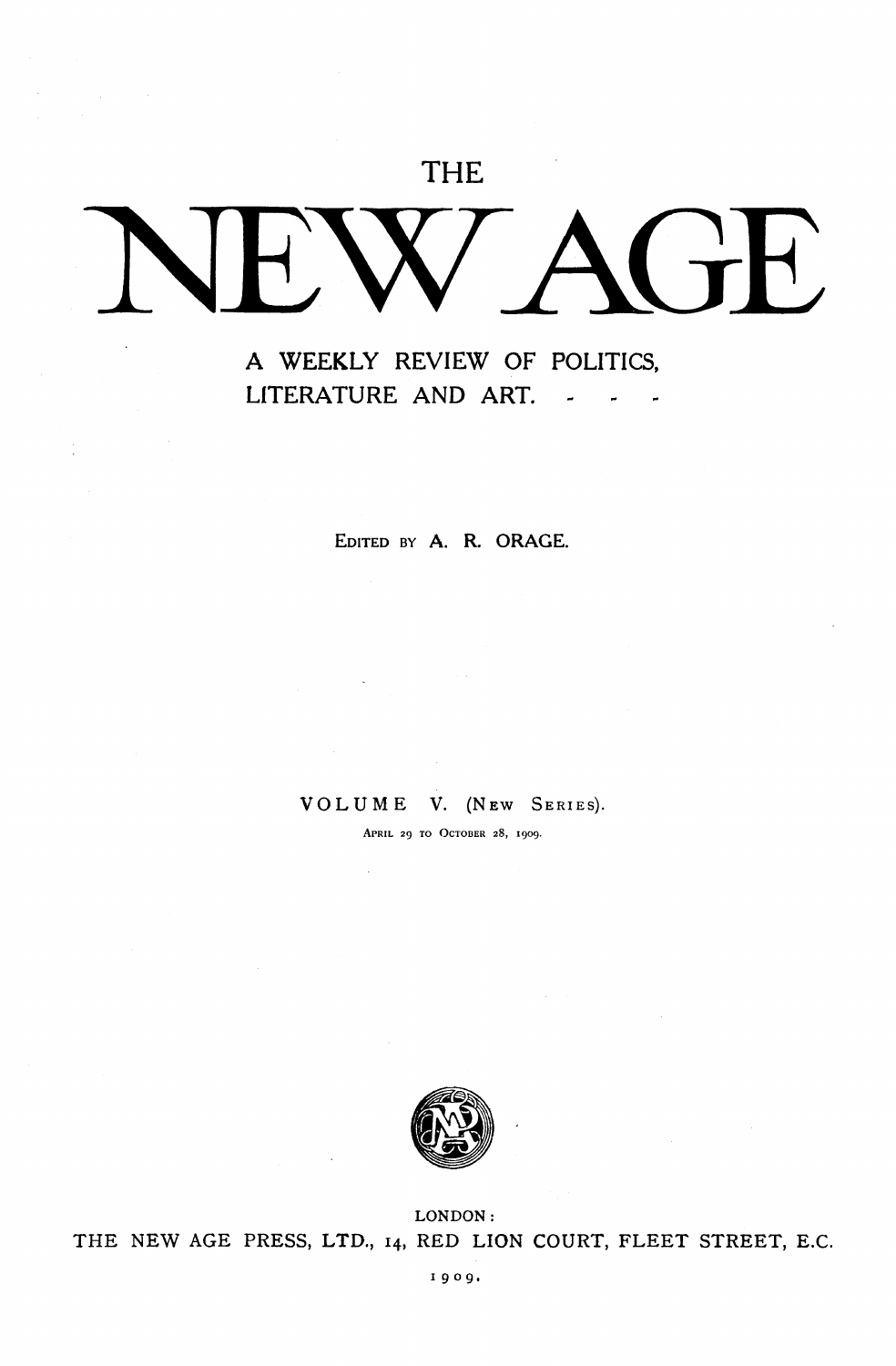# INDEX.

VOLUME V **(New Series).** 

- $By$ A CCOMPLISHED Fighter, The. By M. D. Eder, 114. **By Dr.** Actress, The Psychology of the. By Dr. CCOMPLISHED Fighter, The.
- A. S. Rappoport, **176.**
- Aerial Navigation and Socialism. By "G.", **49.**
- Greer, **282.**  Against the Yellow Press. By P. M.
- Williams, **397.**  Ambrose Bierce, A Note on. By Michael
- America and the Chinese Problem. By Francis Grierson, **137.**  American Negro, The. By Harold Rylett,
- **382.**  Angels and Digestion. By Holbein
- Bagman, **155.**  Anglo-American Alliance, An. By Francis
- Grierson, **93.**  Anglo-American Animosity. By Francis Grierson, **50.**
- Anglo-American Solidarity, Towards. By<br>**Francis Grierson**, 175.
- Barton, **53.**  Arabinda Ghose, In Defence of, **3.**  Arnold Bennett's New Play. By J. E.
- 
- Art, **39, 103, 256.**  Art, A Lost. By William Poel, **378, 41 I,**
- **427.**  Art and Taxation. By W. S. S., **472.**  Awakening, An. By F. H. Burlingham **474.**

**BARKER, The "Waste" of Mr.** By George Sampson, 463.<br>
Bayreuth, Souvenirs of. By Francis

- Grierson, **301**
- Before the Strike. By George Raffa lovich, **138.**
- Belloc on the Church and Socialism, **423.**  Billy and Bloggs. By W. R. Titterton,
- Biology, The New. By Dr. M. Green-**317**  wood, **234.**
- Biology, The New. By **M.** D. Eder, **192.**  Bishop and Bagman. By Holbein Bag-
- man, 116.<br>Black versus White. By M. Chan-Toon,
- Blasphemy against the Holy Ghost. By **157.**  Hastings Lloyd, **429.**
- Blue-bag, The Philosophy of a. By Holbein Bagman, **281.**
- Books and Persons. By Jacob Tonson **12, 36, 56, 78, 98, 120, 160, 179, 199, 218, 239, 253,** *269,* **286, 302, 319, 334, 350, 366, 381, 398, 414, 430, 445, 461,**
- 477.<br>British East Africa. British East Africa. By Mombasa, **299,**
- **327, 361, 392, 424.**  British East Africa, Immorality in. By C. H. Norman, **29.**
- Budget-Lovers. By W. **P., 440.**  Budget, The Theory Behind the. By
- Buffalo Hardie, M.P., **133.**  C. D. S., **446.**
- CABINET Minister's D.<br>Cable Joseph Clayton, 176.<br>Cable Secondal The Creat CABINET Minister's Day, A. By
- Norman, **111, 132.**  Cable Scandal, The Great. By C. H. Call for a New Chivalry, The. By Lady
- Onslow, **460.**  Carnegie at Home and Abroad, **343.**  Case of the Colensos, The. By A. Werner,
- **312.**
- Catalonians, The. By Bart Kennedy, **409.**  Cat, The Wisdom of the. By Henry M. Bernard, **395.**
- Cheyne Walk, A Gospel from. By S.K.R., **180.**
- Chimney, The. By Michael Williams, Chinese Problem and America. By Fran-**115.**
- cis Grierson, **137.**
- Church and Socialism, Mr. Belloc on, **423.**  Church and the Theatre, The. By Wil-
- liam Poel, 360.<br>"Clarion " Van, The. By Holbein Bagman, **250.**
- Clump of Roses, A. By David Lowe, **14.**  Colensos, The Case of the. By A. Werner,
- **312.**  Comrade Beer, In Reply *to,* **173-**  Conscience, The Natural History of. **By**
- Holbein Bagman, **195.**  Correspondence, **20, 40, 62, 85, 105, 126,**
- **145, 165, 186, 206, 226, 241,** *258,* **273, 290, 306, 322, 338, 354, 368, 385, 403,**
- **418, 434, 448, 465, 482.** Curse of Cain, The. By Alfred E. Randall, **430.**
- Curzon on University Reform, **69.**

DEBUSSY'S Musical Impressions, 33, 52, 73, 94, 156.<br>Decadent Philosophy. By J. M. Ken-

- Decadent Philosophy. By J. M. Ken-
- nedy, 477.<br>
Defence of Arabinda Ghose, 3.<br>
Democracy and National Defence. By<br>
Richard Maurice, 247.
- Democracy, In the Heart of. By Edward
- Carpenter, **367.**  Denshawai, Dhingra and. By *C.* H.
- Norman, **326.**  Dhingra and Denshawai. By C. H. Norman, **326.**  Digestion and Angels. By Holbein **Bag-**
- man, **155.**  Discontents, The Present. By **M.** W.
- Nevinson, **408.**
- Drama, **16, 84, 102, 125, 144, 162, 205, 224, 241, 306, 353, 384, 401, 433, 447, 465, 480.**

EDUCATION, The Nationalisation of. By Professor Coomaraswamy, **70.**  Education, The Physical Basis of. By

- Egypt and the Egyptians. By Laurence M. D., **153.**
- Englishman's Back Garden, An. By Edgar Shuttleworth, 376.<br>
Englishman's Back Garden, An. By Edgar Jepson, **6.**
- Ethical Marriage Service, An, *5.*  Eugenics and Human Sacrifice. By
- Europe, The Situation in. By "Stanhope M. D. Eder, **359.**
- Evening in the Uplands, An. By David of Chester," **456.**  Lowe, **331.**
- Excursus upon Romance. By Vincent O'Sullivan, **444.**

FABLES, Two. By Edward Storer, **251.**  Fingerpost, The. By W. **R.** Titterton, **199.** 

First of May, The. By Ashley Dukes, 31.<br>Food for Utopia. By Eustace Miles, 314.<br>Foreign Policy, Social Democracy and.<br>By C. H. Norman, 362, 377, 425.<br>French Strikes, The. By W. L. George, 67.<br>Future, A Story of the. By Fre

Niven, **364.** 

G GATCHINA, **A** Visit **to. By** Francis Grierson, **266.**  Geddes, The Gospel of. By Huntly Carter,

Genius or Superman. By Karl Heckel, **72.**  George : A Story. By B. L. Hutchins, **413.**  Gospel from Cheyne Walk, A. By S.K.R., **287. 180.** 

Gospel of Geddes, The. **By** Huntly Carter, **287.** 

- Government Limited, The, **407.**  Great Cable Scandal, The. By C. **H.**
- Norman, **111, 132.**  Great Game, The. By W. **R.** Titterton,

**158.**  Greece, New Socialist Party in, **70.**  Guilt *of* Sham Industry, The. By David Lowe, **441.** 

**H** ARDIE on India. By W. L. George,

- Hardy's **Unwritten Book, Thomas. By**  I. D., 335.<br>Harvest Thanksgiving. By Holbein Bag-
- man, **475.**
- Health at School, **343.**  Heart of Democracy, In the. By Edward Carpenter, **367.**

- Heine and Marx, **333.**  Horseman in the Sky, A. By Ambrose Bierce, **284.**
- Human Sacrifice, Eugenics and. **By**  Hungary ! Advance or Avaunt? By Stan-**M.** D. Eder, **359.**

hope of Chester, **248.** 

IDEALS of Mary Wollstonecroft, The.<br>
By G. R. S. Taylor, 48.<br>
Immorality in East Africa. By C. H.

- Norman, **29.**
- Immorality in Public Schools. By R. H., Imperialism and Indian Patriotism. By **297.**
- Imperialism and Indian Patriotism. **By**  C. H. Norman, **264.**
- Flavus, **313.**  Imperialistic Snobbery. By Francis Grier-
- son, **232.**  Impertinences, On Certain. By **W.** R.
- Titterton, **217.**  India, Hardie on. By W. L. George, *200*  Indian Patriotism and Imperialism. By
- Indian Patriotism and Imperialism. By C: H. Norman, **264.**  Flavus, **313.**
- Influence of the Press, The, **456.**  Inquisition, The 'Shadow of the, **454.**  Insolvent Heathen, The, *5.*  Insurance against Unemployment. By T.

- 
- Intrigues, The South Mexican. By C. H. Good, **212.**
- Norman, **193.**

**152.** 

ton, **215.** 

- Is England Dead? 231.<br>Is the Cause Lost? By Muriel Nelso
- **Is** the Vote Lost? By Lady Onslow, **394. 363.**

Jew in Socialism, The. By Gustav **J** Pearlson, **426.**  Joan of **Arc** and British Opinion. By

Joseph Clayton, 7.<br>Johnson and Others Redivivus, Samu

By Francis Grierson, **380.**  TID'S Man, The. By Thomas Burke,

**283.**  Killermont, A Visit from. By David Lowe, **216.** 

**L LABOUR** Exchanges. By G. R. S.

Labour Exchanges and Unemployment Labour Party and International Socialism, Assurances. By T. Good, **344.** 

Labour and Socialism. By M. **Beer, 172.**  Liberty and Socialism. By Cecil Chester-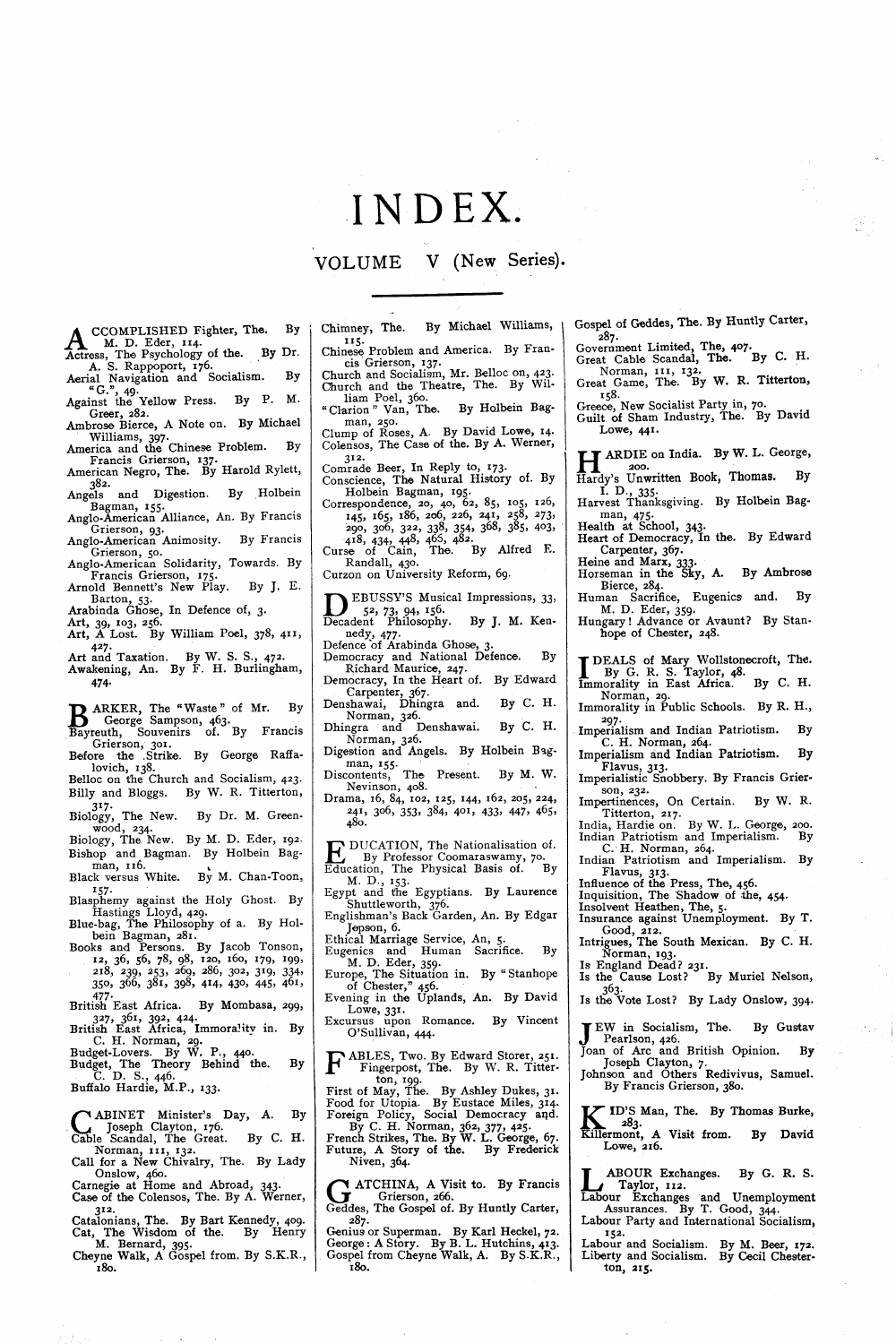Long Live Ferrer. By C. H. Norman, 471. **Lost** *Art,* **A.** By William Poel, **378, 411, 471.** 

**427. M** AGAZINES, The, 61, 161.<br>
Mark Rutherford. By M. D. Eder,

- 
- Marriage and Race. By Dr. Lionel<br>
Tayler, 234. Marx, Heine and, **333.**
- Masefield's New Novel. By M. D. Eder,
- **320.**  McKechnie and the Maps. By S. D. B.,
- **330.**  Melodrama. By R. C., **267.**  Middle Classes. Socialism and the. By F. Z., **346.**
- *G. D. S., 473.*<br> *G. D. S., 473.*<br> *Ex Pu Pichmond Haigh*
- Missionary, The. By Richmond Haigh,
- **348.**  Morality in Public Schools. By H. L., **91**  Morns' Executors, An Open Letter to.
- By G. B., **251.**  Motherland of Revolution, The. By Hol-
- brook Jackson, **300. 401, 481.**  Music, **19, 85, 104, 185, 225, 241, 257, 353,**
- **NATIONAL Defence and Democracy.**<br>By Richard Maurice, 247.<br>Nationalisation of Education. The. By
- Nationalisation of Education, The. By<br>
Prof. Coomaraswamy, 70.<br>
Natural History of Conscience. By Hol-<br>
bein Bagman, 195.
- 
- Negro, The American. By Harold Rylett,  $3^{82}$ .<br>**1992 1994 1995 1996 1997 1997 1998** NEW AGE in the Pulpit. By Holbein Bag-man, **92.**
- NEW AGE, Sex, and Suffrage, THE. By Virilitas, **458.**
- New Biology, The. By **M.** D. Eder, **192.**  New Biology, The. By Dr. M. Green-
- New Philosophy, The. By T. E. Hulme, wood, **234.**
- Nietzsche, A Complete, **38. 198.**
- Voah's Ark, The. By Edgar Jepson, 117. Note on Ambrose Bierce, A. By Michael Williams, **397.**
- Notes of the Week, **I, 25, 45, 65, 89, 110, 129, 149, 169, 189, 209, 245, 261, 278, 294, 309, 325, 341, 357, 373, 389, 405, 421, 437, 454, 469.**
- PEN Letter to Morris' Executors, An 421, 437, 454, 409.<br> **ODER Letter to Mone By G. B., 251.**<br>
Open Letter to Sir Con
- Open Letter to Sir Conan Doyle, An, **475.**  On Certain Impertinences. By W. R. Tit. terton, **217.**
- PAINE, Tom. By Huntly Carter, 140. Patriotism and Percentage. By Israel
- Patriotism, Indian and Imperialism. **By**  Zangwill, **310.**
- Patriotism Indian and Imperialism. By C. H. Norman, **264.**  Flavus, **313.**
- Peace Precedent, A. By Elbert Hubbard,
- Percentage, Patriotism and. By Israel **280.**  Zangwill, **310.**
- Pett Ridge's Latest Novel. By A.E. Randall, **382.**
- Philosophy, Decadent. By S. M. **K., 477.**  Philosophy of a Blue-bag, The. By Holbein Bagman, **281.**  Angwill, 310.<br>
Ridge's Latest Nov<br>
Randall, 382.<br>
soophy, Decadent. B<br>
soophy, Decadent. B<br>
soophy, Decadent. B<br>
soophy, The New. B<br>
g8.<br>
162.<br>
162.<br>
162.<br>
162.<br>
43.<br>
43.<br>
By Beatrice Tina<br>
43.<br>
By Beatrice Tina<br>
43.<br>
By B
- Philosophy, The New. By T. E. Hulme, **198**  Physical Basis of Education, The.
- M. D., 153.<br>Qace aux Dames! By Holbein Bagman,
- 
- Poems. By Beatrice Tina, **76.**  Poetry, **111, 151, 171, 186, 190, 211, 249, 262, 332, 376, 394, 428, 473, 475.**
- Political Situation, The, **374.**  Polity of Babies, Mr. Wells's. By C. H.
- Present Discontents, The. By **H. W.**  Norman, 135.<br>Present Discontents, The. By H. W.
- Press, Against the Yellow. By P. **M.**  Nevinson, **408.**  Greer, **282. 91** .
- Press, The Influence of the, **456.**
- Press, The Yellow. By W. **E.** Walling, **196.**  Progressive Creation. By Huntly Carter,
- Prophet, The White. By C. **H.** Norman, **80.**
- Psychology of the Actress, The. By Dr. **457.**  Angelo S. Rappoport, **176.**
- Public Schools, Morality in. By H. L., pr. community in. By R. H.,<br>Public Schools, Morality in. By R. H.,
- **297.**
- R ACE and Marriage. By Dr. Lione<br>
Tayler, 234.<br>
Reassurance of G K C. For the. By
- Reassurance of G. **K.** C.. For the. By Cecil Chesterton, **32.**  Reflections on Revolutions. By Flavus
- Secundus, **439.**  Remy de Gourmont. By F. S. Flint, **219.**
- Reply to Comrade Beer, In, **173.**  Reviews, **15, 59, 80, 122, 141, 181, 201, 220,** 
	- **240, 255 272, 290 303 321 336 351,**
- **383, 399, 418, 432, 447, 464, 478.** Review of Reviews The. By N. C., **325.**  Revolution, The Motherland of. By Hol-brook Jackson, **300.**  Ring-a-Ring-a-Rosebery. By Francis
- 
- Grierson, **213.**  Romance, Excursus upon. By Vincent O'Sullivan, **444.**
- 
- Rosebery Rantings, 375.<br>Rutherford, Mark. By M. D. Eder, 159, 178.
- M. **D.** Eder, **279.**  CHOOL Children, Treatment of. By
- School, Health at, **343..**  Searchers after Reality. By T. E. Hulme,
- Secularist Movement, The. By George **265, 315.**  Standring, **329.**
- **Sex** and Suffrage, THE NEW AGE and. By Virilitas, **458.**
- Shadow of the Inquisition, **454.**  Shall, Ferrer Die? By Stanhope of
- Sham Industry, The Guilt of. By David Chester, **391.**  Lowe, **441.**
- Shaw, George Bernard. By Francis Grier-Shelley and Francis Thompson. By **Vin**son, **248.**
- cent O'Sullivan, 75.<br>Shriek of Warning, A. By G. K. Chester-
- Situation in Europe, The. By Stanhope ton, **8.**  of Chester, **456.**
- Situation, The Political, **374.**
- Sixpenny Pisces. By Edwin Pugh, **270.**  Snobbery, Imperialistic. By Francis
- Social Democracy and Foreign Policy. By Grierson, **232.**
- Socialism and Aerial Navigation. By G., C. H. Norman, **362, 377, 425.**
- Socialism and the Church; Mr. Belloc on, **49: 423.**
- Socialism and Labour. By **M.** Beer, **172.**  Socialism and Liberty. By Cecil Chesterton, **215.**
- Socialism and the Middle Classes. By
- F. Z., 346.<br>
Socialism for Employers. By R. M., 113,
- 154, 174.<br>Socialism, The Jew in. By Gustav Pearl-
- Socialist Party in Greece, The New, **70.**  son, **426.**  Socialist Politics, **4.**
- Socialist Principles and Practical Politics, **28.**

Some "Buts" and an "If" or Two. By **J. C. X. McKenna, 71.**<br>
South African Intrigues, The. By C. H.<br>
Norman 103.

iii

- Norman, 193.<br>Souvenirs of Bayreuth. By Francis Grier.
- son, **301, 345.**  Spain and Sweden, **298,**  Stendhal and England. By J. M. Ken-
- nedy, 97.<br>
Story of the Future, A. By Frederick<br>
Niven, 364.
- Suffrage Picketing. By B. Borrman Wells,
- **393.**  Sunday Service. By Rev. J. Drew Roberts, **458.**  Sweden and Spain, **298.**
- Sympathy and Understanding. By Eden Phillpotts, IO.

AXATION and Art, 472.

- Skeffington, **459.**  TAXATION and Art, 472.<br>Teachers of Tactics. By F. Sheehy-<br>Skeffington, 450.
- liam Poel, **360.**  Theatre, The Church and the. By Wil-
- C. D. S., **446.**  Theory Behind the Budget, The. By "Thirty Bob a Week." By Ernest E.
- Hunter, **I I** *5.*  Thirty Pieces of Silver. By Stanhope of
- Chester, **191.**  Vincent O'Sullivan, **75.**  Thompson and Shelley, Francis. By
- Three Tramps, The. By Major Arthur Layard, **252.**
- Through Foreign Spectacles. By M. D. Eder, **57.**  Tom Paine. By Huntly Carter, **140.**
- Town Planning. By Prof. Patrick Geddes,
- Treatment **30.** of School Children. By M. D. Eder, **279.**
- Friumph of the Militants, The Real. By<br>
S. D. Shallard, 473.
- Tsar, Our Friend the, **263.**  Two Fables. **By** Edward Storer, **251.**
- UNEMPLOYMENT Assurance, Labour Exchange and. By T. Good, **344.**
- Unemployment, Assurance against. By T. Good, **212.**
- University Reform, Lord Curzon on, *69.*  Utopia, Food for. By Eustace Miles, **314.**
- - VERLAINE, **121.**

Norman, **135.**  Auguste Forel, **328.** 

Bernard, **395.** 

**254-** 

son, **266.** 

Verse. By F. S. Flint, **101, 288, 413.**  Visit from Killermont, **A.** By David Lowe, 216.<br>Visit to Gatchina, A. By Francis Grier-

"WASTE" of Mr. Barker, The. By Wells, H. G.--Early Victorian. By G. R. S. Taylor, 68.<br>Wells's Polity of Babies, Mr. By C. H. White and Yellow Races, The. By Prof. White Prophet, The. By C. H. Norman,

White **457.** versus Black. By **M.** Chan-Toon, <sup>157</sup>. Whited Sepulchres. By Beatrice Tina, 13, **35,** *55,* **77, 99, 119, 139.**  Wisdom of the Cat, The By Henry **M.**  Woman's Suffrage--A **Lost** Cause? By Woman's Worst Enemy. By **N.** Beenham,

YELLOW Press, Against the. By P. M. Greer, **282.** 

Yellow Press, The. By W. E. Watling, **196.**  Yellow Race, The White and. By Prof. Forel, **328.** 

W. L. George, **347, 410.**